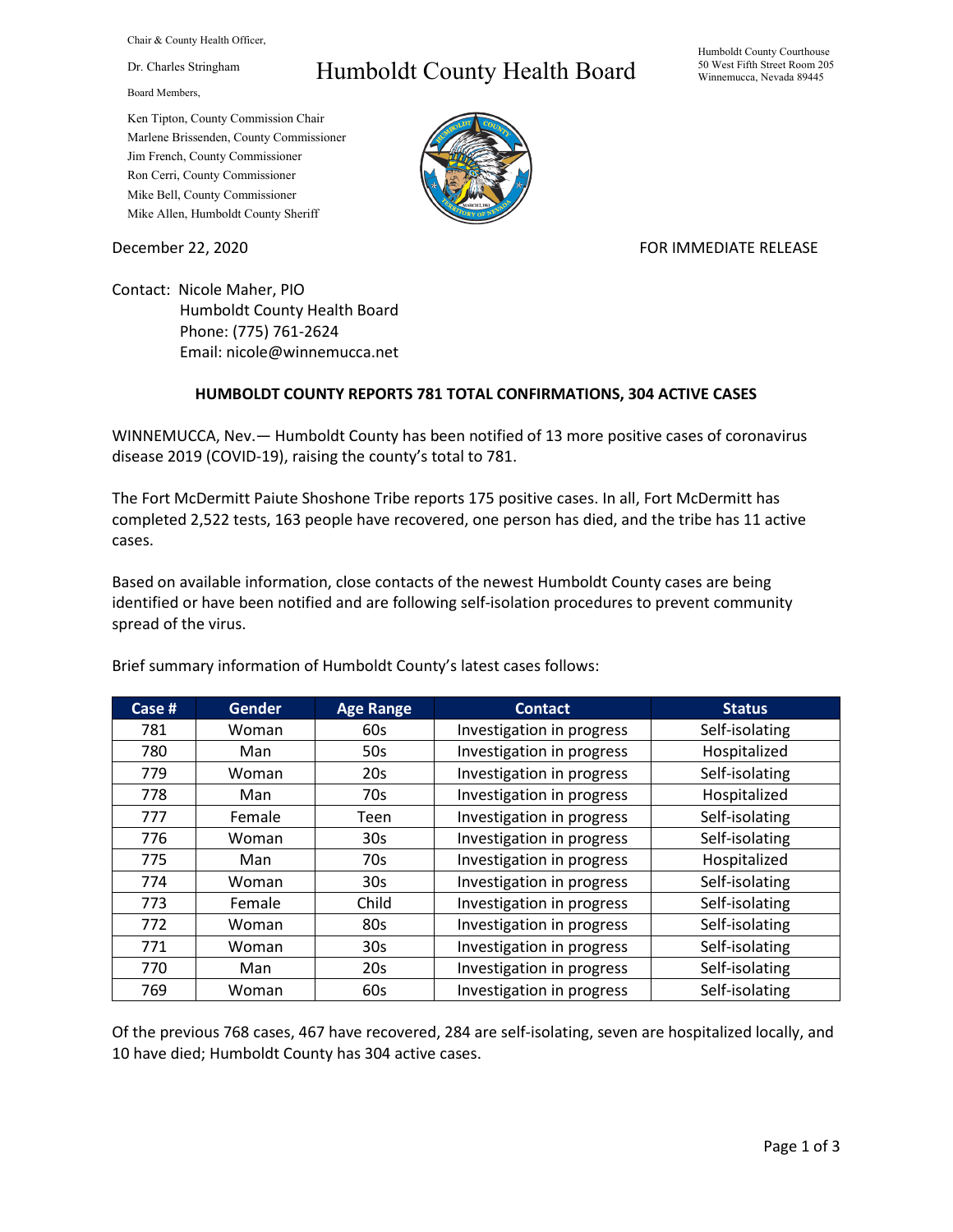With the recent increase in COVID-19 cases in Humboldt County, Humboldt County Health Officer Charles Stringham, MD, is reminding all residents to wear a mask anytime they are in contact with persons not of their immediate household.

"COVID-19 spreads mainly from person to person through respiratory droplets," said Dr. Stringham. "Respiratory droplets travel into the air when you cough, sneeze, talk, shout, or sing. These droplets can then land in the mouths or noses of people who are near you or they may breathe these droplets in."

Dr. Stringham said masks are a simple barrier to help prevent respiratory droplets from reaching others. Studies show that masks reduce the spray of droplets when worn over the nose and the mouth. Protection is significantly reduced when masks are worn only over the mouth.

Please review the following additional considerations with regard to masks:

- People age 2 and older should wear masks in public settings and when around people who don't live in their household.
- When you wear a mask, you protect others as well as yourself. Masks work best when everyone wears one.
- A mask is NOT a substitute for social distancing. Masks should still be worn in addition to staying at least 6 feet apart, especially when indoors around people who don't live in your household.
- Wash your hands with soap and water for at least 20 seconds or use hand sanitizer with at least 60% alcohol after touching or removing your mask.
- Masks may not be necessary when you are outside by yourself away from others, or with other people who live in your household.
- CDC continues to study the effectiveness of different types of masks and update our recommendations as new scientific evidence becomes available. The most recent scientific brief is available here: [Scientific Brief: Community Use of Cloth Masks to Control the Spread of SARS-](https://www.cdc.gov/coronavirus/2019-ncov/more/masking-science-sars-cov2.html)[CoV-2 | CDC](https://www.cdc.gov/coronavirus/2019-ncov/more/masking-science-sars-cov2.html)

To prevent the spread of COVID-19 in Humboldt County:

- Stay home to limit exposure, and wear a facial covering if going out in public is necessary.
- Maintain 6 feet of distance from other people at all times.
- Wash hands often with soap and water for at least 20 seconds. If soap and water are not available, use an alcohol-based hand sanitizer.
- Avoid visiting sick people or those who are self-isolating.
- Avoid touching eyes, nose, and mouth.
- Cover coughs and sneezes with a tissue, and throw the tissue in the trash.
- Clean and disinfect frequently touched objects and surfaces.
- Self-isolate if they have had a known exposure, or if they are awaiting COVID-19 test results.
- Stay informed. The COVID-19 situation is changing frequently. Up-to-date information is available on the Centers for Disease Control and Prevention (CDC) [website.](http://www.cdc.gov/coronavirus/2019-ncov/index.html)

COVID-19 testing locations in Humboldt County include:

• **Humboldt General Hospital Screening Clinic** - Offers drive-thru screening for asymptomatic persons from 8 a.m. to 5 p.m. Monday through Friday (closed from noon to 1 p.m. for lunch), and byappointment screening with a provider for symptomatic persons from 8 a.m. to 5 p.m. Monday